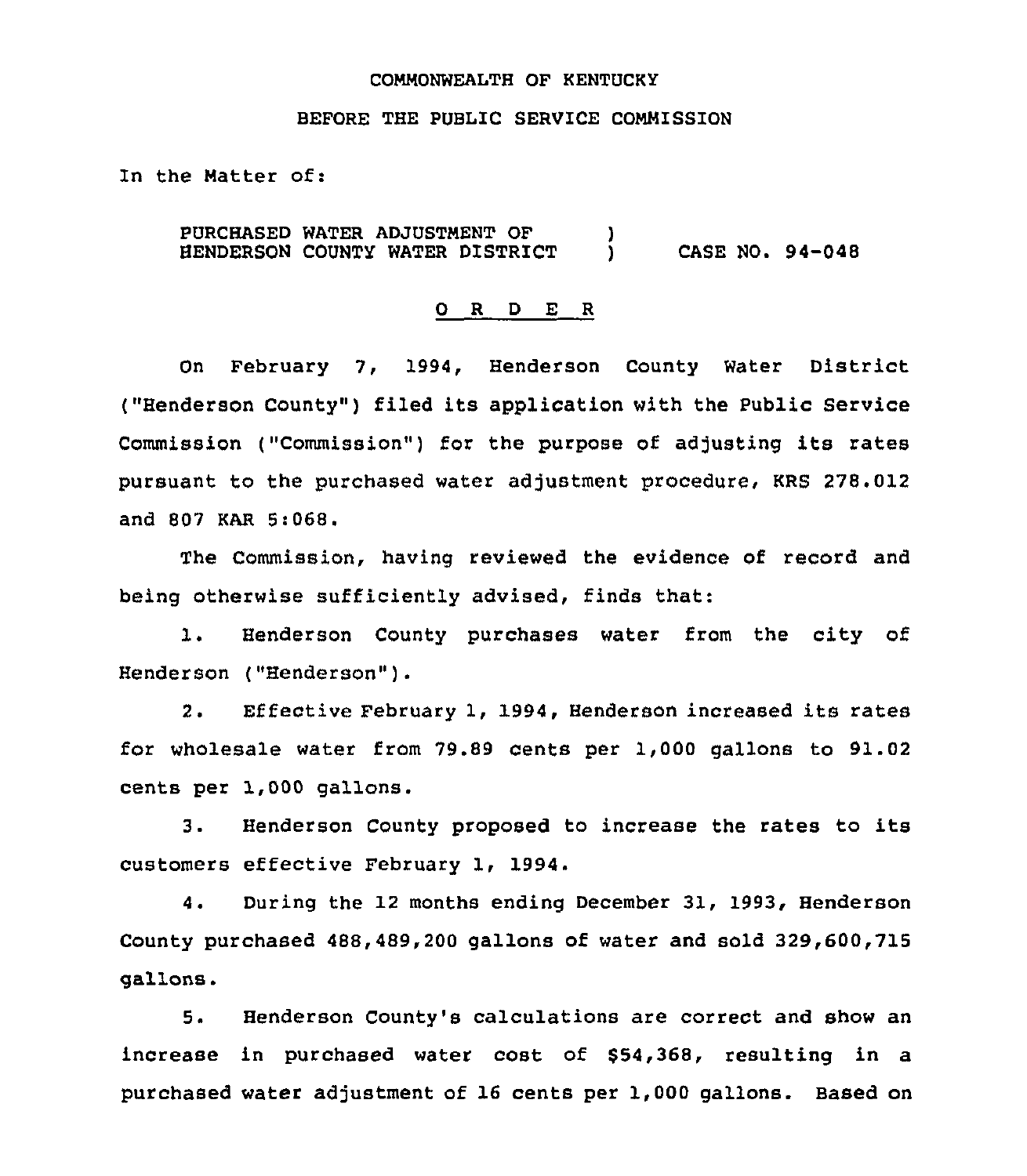an average monthly usage of 5,000 gallons, monthly bills to Henderson County customers will increase from \$19.15 to \$19.95, an increase of <sup>4</sup> percent.

6. The purchased water adjustment of 16 cents per 1,000 gallons and the rates in Appendix A, attached hereto and incorporated herein, are fair, just, and reasonable and should be approved.

IT IS THEREFORE ORDERED that:

1. The purchased water adjustment of <sup>16</sup> cents per 1,000 gallons and the rates in Appendix <sup>A</sup> are approved for services rendered on and after February 1, 1994.

2. Henderson County's proposed tariff is approved.

3. Within <sup>30</sup> days of the date of this Order, Henderson County shall file verification that the notice to its customers has been given.

Done at Frankfort, Kentucky, this 7th day of March, 1994.

## PUBLIC SERVICE CONNISSION

C'.. )

Wellen 11. Davez

Comm<sub>i</sub>

ATTEST: Executive Director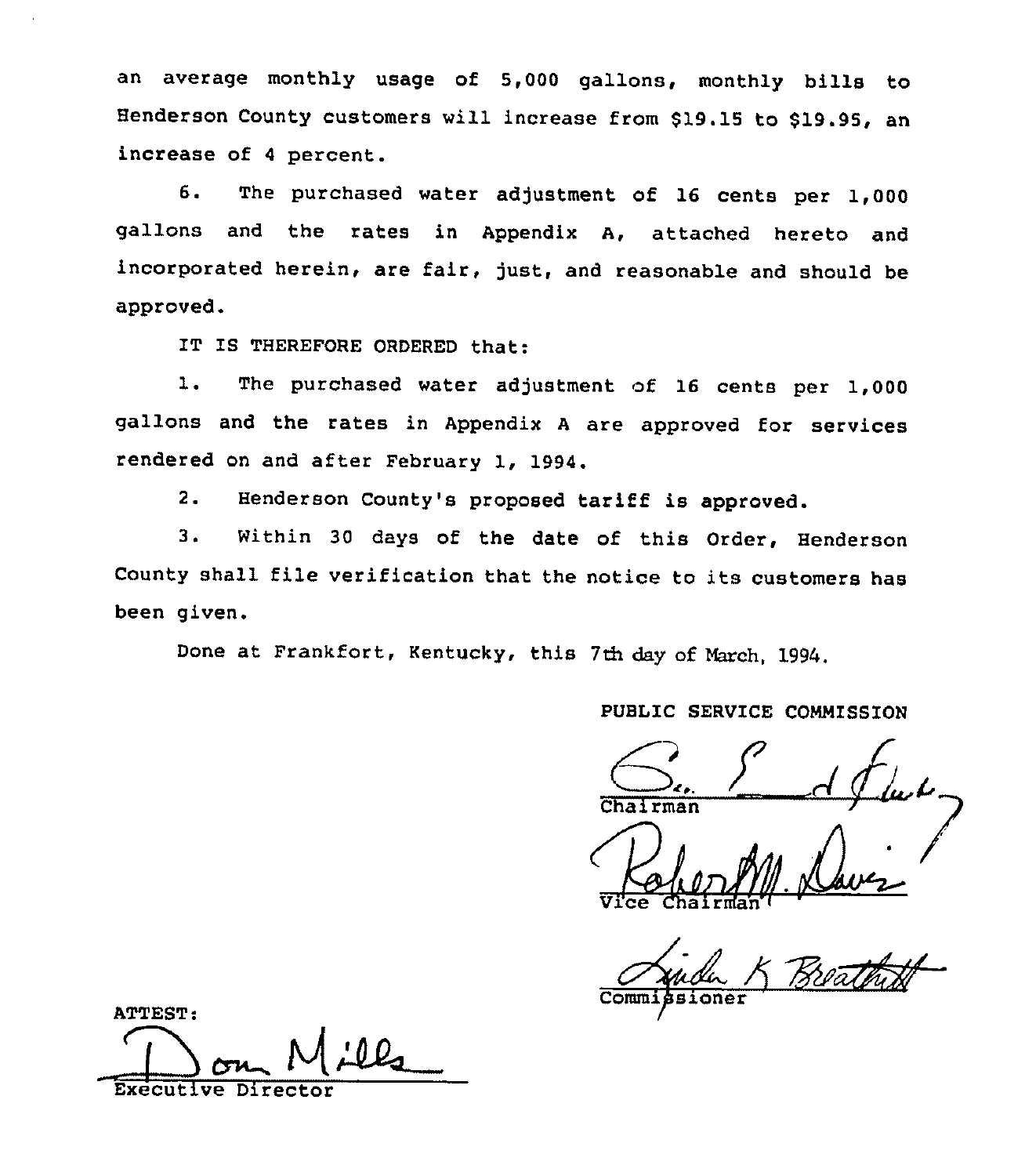## APPENDIX A

APPENDIX TO AN ORDER OF THE KENTUCKY PUBLIC SERVICE<br>SSION IN CASE NO. 94-048 DATED March 7, 1994. COMMISSION IN CASE NO. 94-048 DATED

The following rates and charges are prescribed for the customers in the area served by Henderson County Water District. All other rates and charges not specifically mentioned herein shall remain the same as those in effect under authority of this Commission prior to the effective date of this Order.

## 5/8 Inch Connections

 $\ddot{\phantom{a}}$ 

|                        |  |                           | First 2,000 gallons<br>Next 8,000 gallons<br>Next 20,000 gallons<br>Over 30,000 gallons |  |  |  | $$9.36$ (Minimum Bill)  | $3.53$ per $1,000$ gallons<br>$3.27$ per $1,000$ gallons<br>$2.88$ per $1,000$ gallons |  |
|------------------------|--|---------------------------|-----------------------------------------------------------------------------------------|--|--|--|-------------------------|----------------------------------------------------------------------------------------|--|
| 3/4 Inch Connections   |  |                           |                                                                                         |  |  |  |                         |                                                                                        |  |
|                        |  |                           | First 3,000 gallons<br>Next 7,000 gallons<br>Next 20,000 gallons<br>Over 30,000 gallons |  |  |  | \$ 12.89 (Minimum Bill) | $3.53$ per $1,000$ gallons<br>$3.27$ per $1,000$ gallons<br>$2.88$ per $1,000$ gallons |  |
|                        |  | <b>1 Inch Connections</b> |                                                                                         |  |  |  |                         |                                                                                        |  |
|                        |  |                           | First 5,000 gallons<br>Next 5,000 gallons<br>Next 20,000 gallons<br>Over 30,000 gallons |  |  |  | \$ 19.95 (Minimum Bill) | $3.53$ per $1,000$ gallons<br>$3.27$ per $1,000$ gallons<br>$2.88$ per $1,000$ gallons |  |
| 1-1/2 Inch Connections |  |                           |                                                                                         |  |  |  |                         |                                                                                        |  |
|                        |  |                           | First 10,000 gallons<br>Next 20,000 gallons<br>Over 30,000 gallons                      |  |  |  | \$ 37.60 (Minimum Bill) | $3.27$ per 1,000 gallons<br>2.88 per 1,000 gallons                                     |  |
|                        |  | 2 Inch Connections        |                                                                                         |  |  |  |                         |                                                                                        |  |
|                        |  |                           | First 16,000 gallons<br>Next 14,000 gallons<br>Over 30,000 gallons                      |  |  |  | \$ 57.22 (Minimum Bill) | $3.27$ per $1,000$ gallons<br>$2.88$ per $1,000$ gallons                               |  |
|                        |  | 3 Inch Connections        |                                                                                         |  |  |  |                         |                                                                                        |  |
|                        |  |                           | First 30,000 gallons<br>Over 30,000 gallons                                             |  |  |  | \$103.00 (Minimum Bill) | 2.88 per 1,000 gallons                                                                 |  |